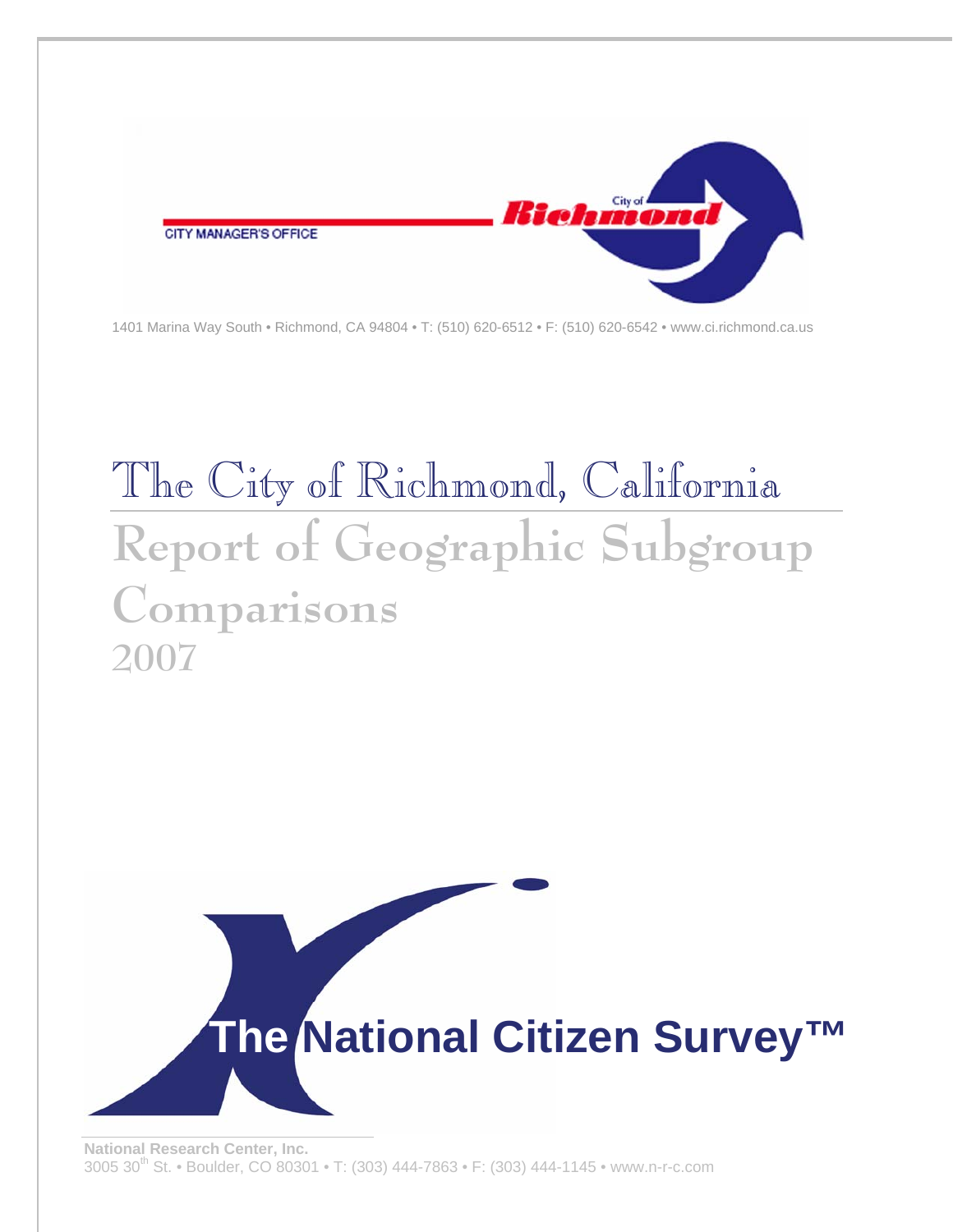## **TABLE OF CONTENTS**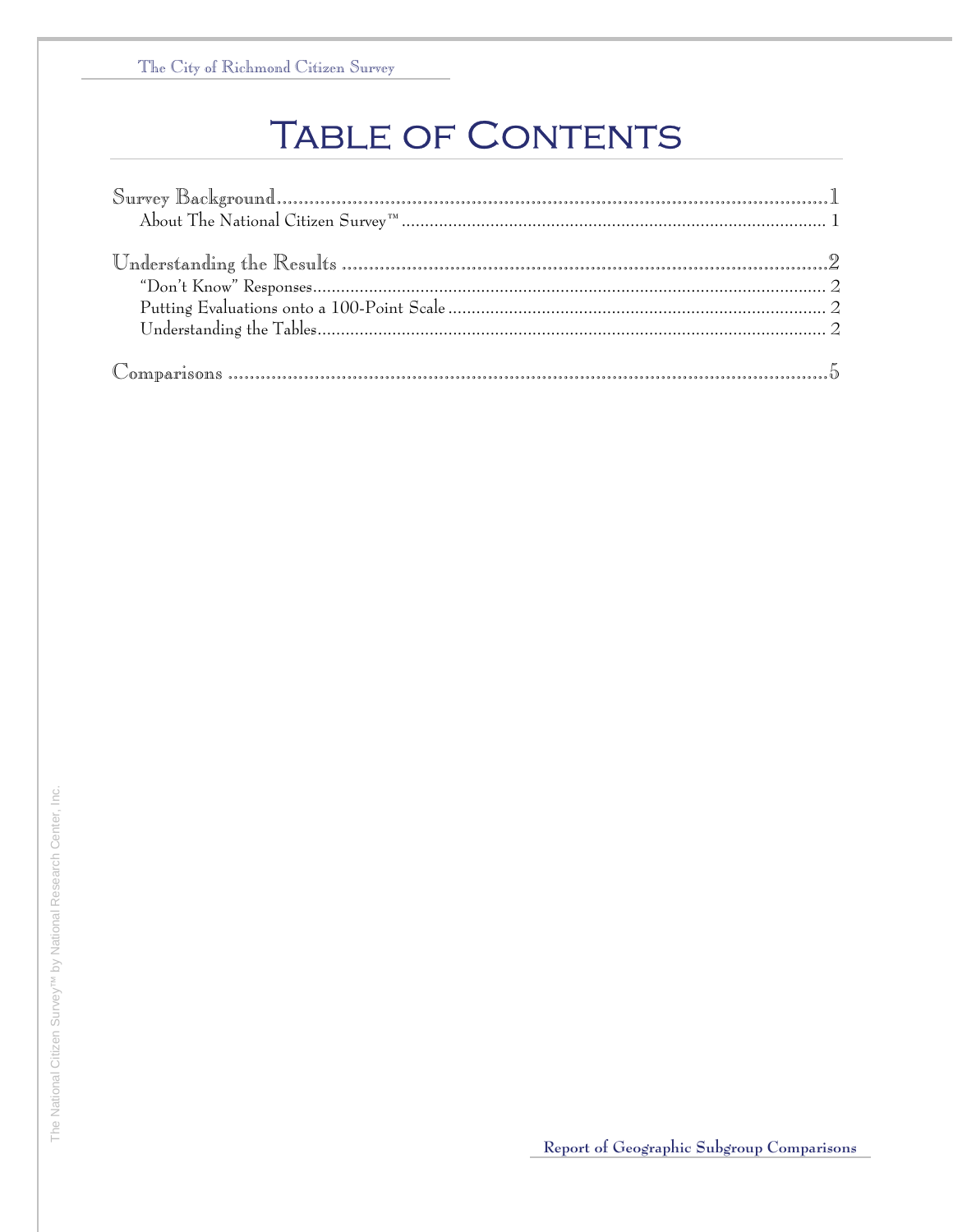## Survey Background

### About The National Citizen Survey™

The National Citizen Survey™ (The NCS™) is a collaborative effort between National Research Center, Inc. (NRC) and the International City/County Management Association (ICMA).

The National Citizen Survey™ was developed to provide local jurisdictions an accurate, affordable and easy way to assess and interpret resident opinion about important community issues. While standardization of question wording and survey methods provide the rigor to assure valid results, each jurisdiction has enough flexibility to construct a customized version of The National Citizen  $S$ urvey<sup>™</sup> that asks residents about key local services and important local issues.

Results offer insight into residents' perspectives about local government performance and as such provide important benchmarks for jurisdictions working on performance measurement. The National Citizen Survey™ is designed to help with budget, land use and strategic planning as well as to communicate with local residents. The National Citizen Survey™ permits questions to test support for local policies and answers to its questions also speak to community trust and involvement in community-building activities as well as to resident demographic characteristics.

The survey and its administration are standardized to assure high quality survey methods and comparable results across The National Citizen Survey™ jurisdictions. Participating households are selected at random and the household member who responds is selected without bias. Multiple mailings give each household more than one chance to participate with self-addressed and postage paid envelopes. Results are statistically weighted to reflect the proper demographic composition of the entire community. The National Citizen Survey™ customized for this jurisdiction was developed in close cooperation with local jurisdiction staff. The City of Richmond staff selected items from a menu of questions about services and community problems; they defined the jurisdiction boundaries we used for sampling; and they provided the appropriate letterhead and signatures for mailings. City of Richmond staff also determined local interest in a variety of addon options for The National Citizen Survey™ Basic Service.

One of the add-on options that Richmond chose was to have crosstabulations of evaluative questions 1-16b by geographic areas, as defined by zip code in question 16c.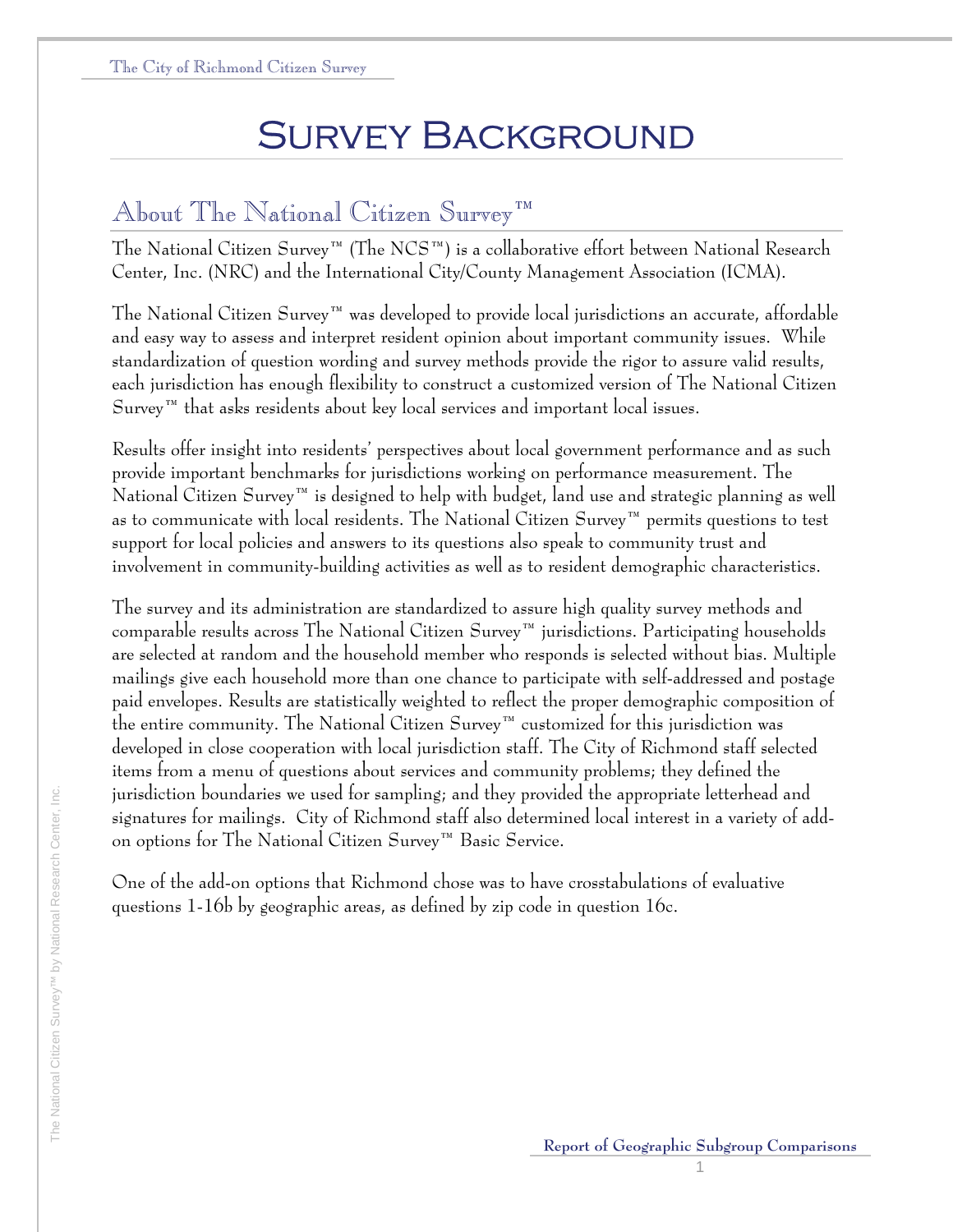## Understanding the Results

### "Don't Know" Responses

On many of the questions in the survey respondents may answer "don't know." The proportion of respondents giving this reply is shown in the full set of responses included in Appendix A of the Report of Results. However, these responses have been removed from the analyses presented in this report. In other words, the tables display the responses from respondents who had an opinion about a specific item.

### Putting Evaluations onto a 100-Point Scale

Although responses to many of the evaluative questions were made on a 4 point scale with 1 representing the best rating and 4 the worst, many of the results in this summary are reported on a common scale where 0 is the worst possible rating and 100 is the best possible rating. If everyone reported "excellent," then the result would be 100 on the 100-point scale. Likewise, if all respondents gave a "poor" rating, the result would be 0 on the 100-point scale. If the average rating for quality of life was "good," then the result would be 67 on a 100-point scale; "fair" would be 33 on the 100-point scale.

### Understanding the Tables

In this report, comparisons between geographic subgroups are shown. For most of the questions, we have shown only one number for each question. Usually this number is the rating on a 100 point scale. Sometimes this scale was not appropriate to use. In these cases we have summarized responses to show only the proportion of respondents giving a certain answer; for example, the percent of respondents who reported a crime, or the percent of respondents who felt the rate of growth was "about right." For a few questions, we have shown the full set of responses: these include the question about respondents' perceptions about the economy.

Anova and chi square tests of significance were applied to these comparisons of survey questions by geographic subgroups. A "p-value" of 0.05 or less indicates that there is less than a 5% probability that differences observed between subgroups are due to chance; or in other words, a greater than 95% probability that the differences observed are "real." Where differences were statistically significant, they are marked in gray.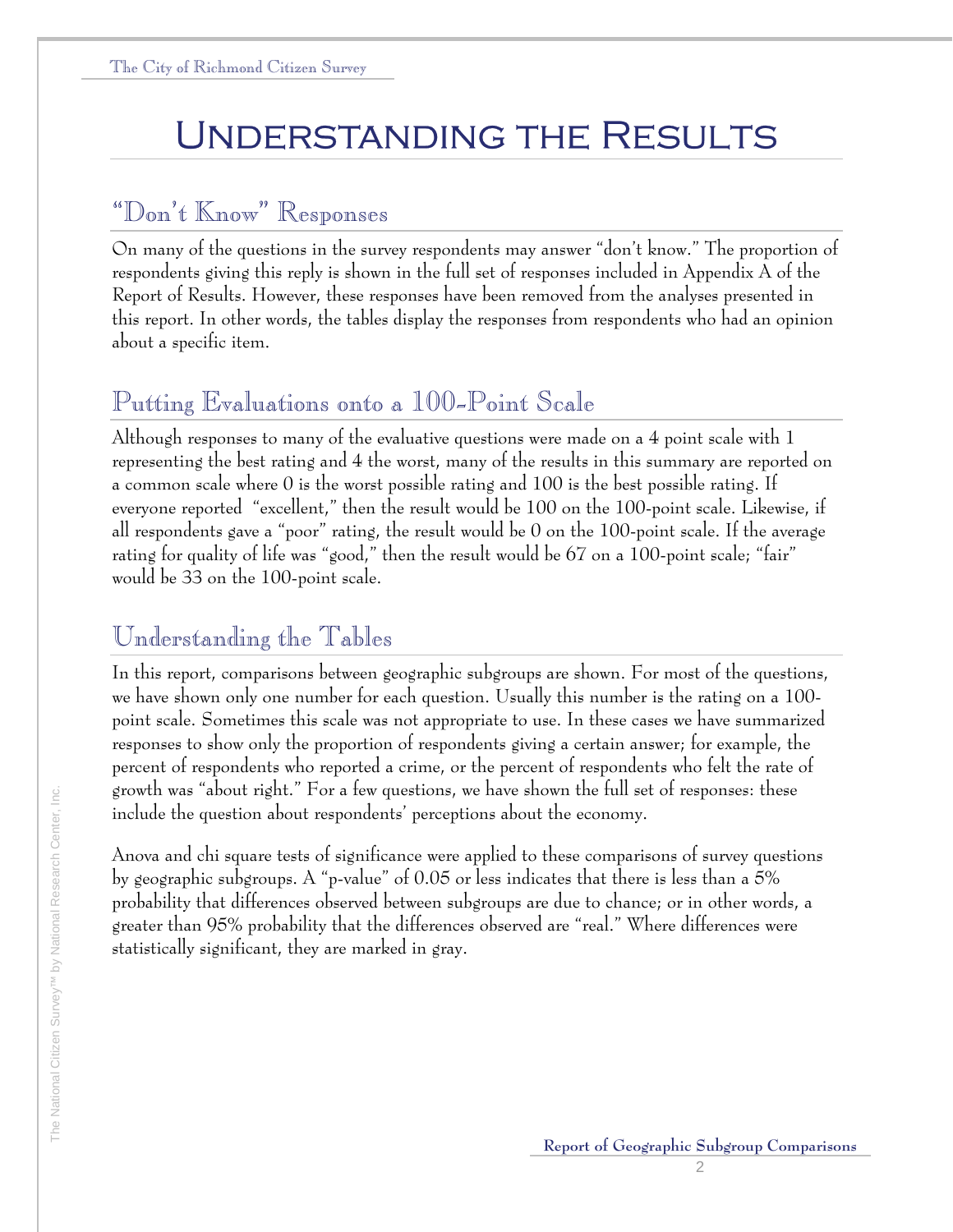Understanding the Results

The 95 percent confidence level for this survey is generally no greater than plus or minus 4 percentage points around any given percent reported for the entire sample (610 completed surveys). For each Section of the City (Southern, Central or Northern) the margin of error rises to approximately  $+$  or  $-11\%$  due to the sample sizes. For the full distribution of samples, please see the tables below. Not all residents responded to this question in the survey and 8% or 48 residents responded "don't know."

|          | <b>Section of City</b>       |                               |
|----------|------------------------------|-------------------------------|
|          | <b>Number of Respondents</b> | <b>Percent of Respondents</b> |
| Southern | 224                          | 42%                           |
| Central  | 80                           | 15%                           |
| Northern | 234                          | 43%                           |

To create these geographic sub-groups, City staff divided survey respondents into three distinct areas based on established Richmond Policing sectors – Southern, Central and Northern (see map on following page). The Southern sector (police beats 1, 2 and 3) consists of households within the following neighborhoods: Point Richmond, Marina Bay, Santa Fe, Coronado, Cortez Stege, Pullman, Park Plaza, Laurel Park, Eastshore, Park View, Panhandle Annex, Richmond Annex and Southwest Annex. The central sector (police beats 4, 5 and 6) consists of the following neighborhoods: Belding Woods, Iron Triangle, Forrest Park, Atchison Village, Civic Center and North Richmond. The Northern sector (beats 7, 8 and 9) consist of the following neighborhoods: Metro Richmore, North & East, East Richmond, Parchester Village, Hilltop Village, Fairmede/Hilltop, Hilltop Bayview, Hilltop Green, May Valley, El Sobrante Hills, Greenbriar, Greenridge Heights, Hasford Heights, Countryside, Carriage Hills North and Carriage Hills South.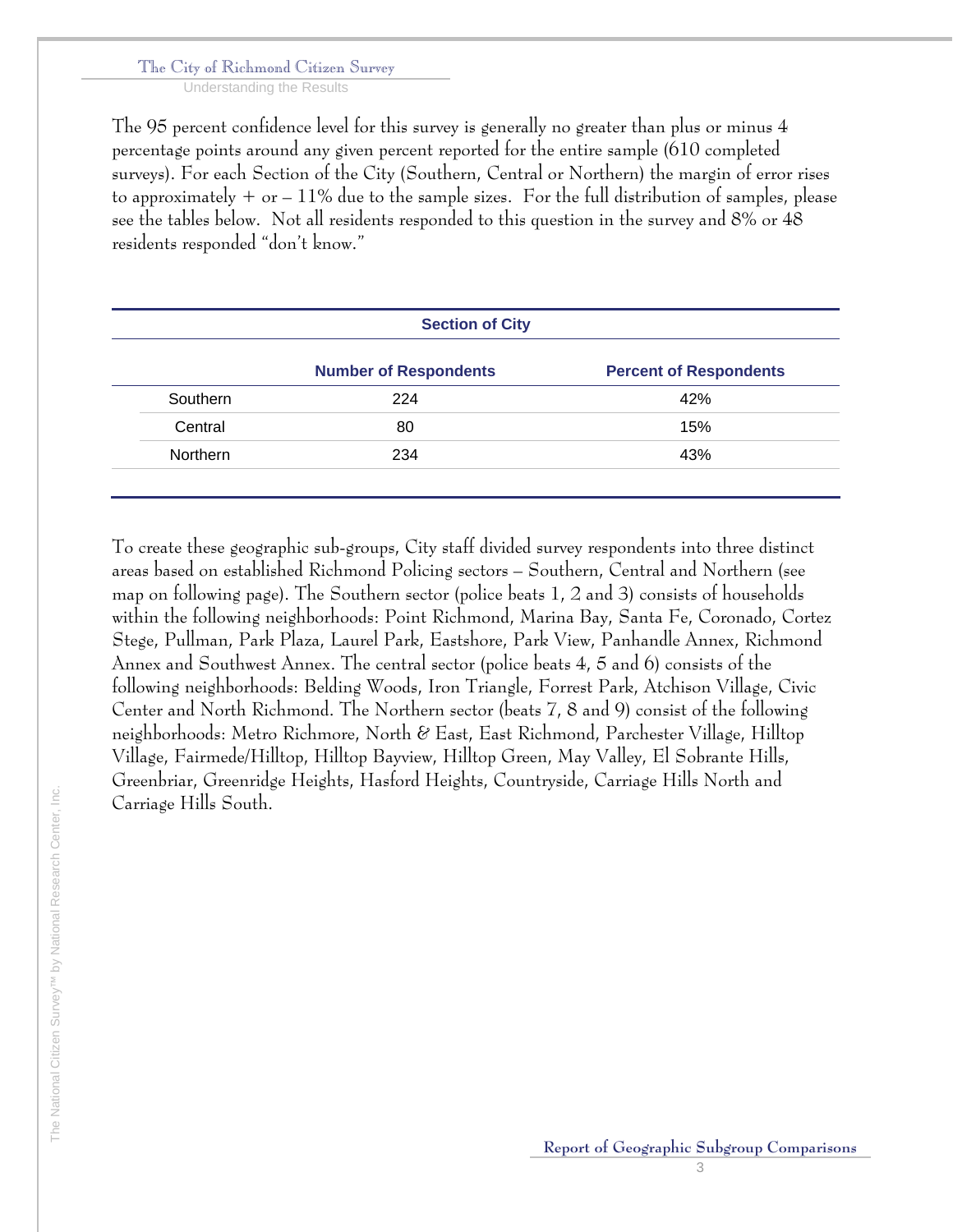Understanding the Results



The National Citizen Survey™ by National Research Center, Inc. The National Citizen Survey<sup>TM</sup> by National Research Center, Inc.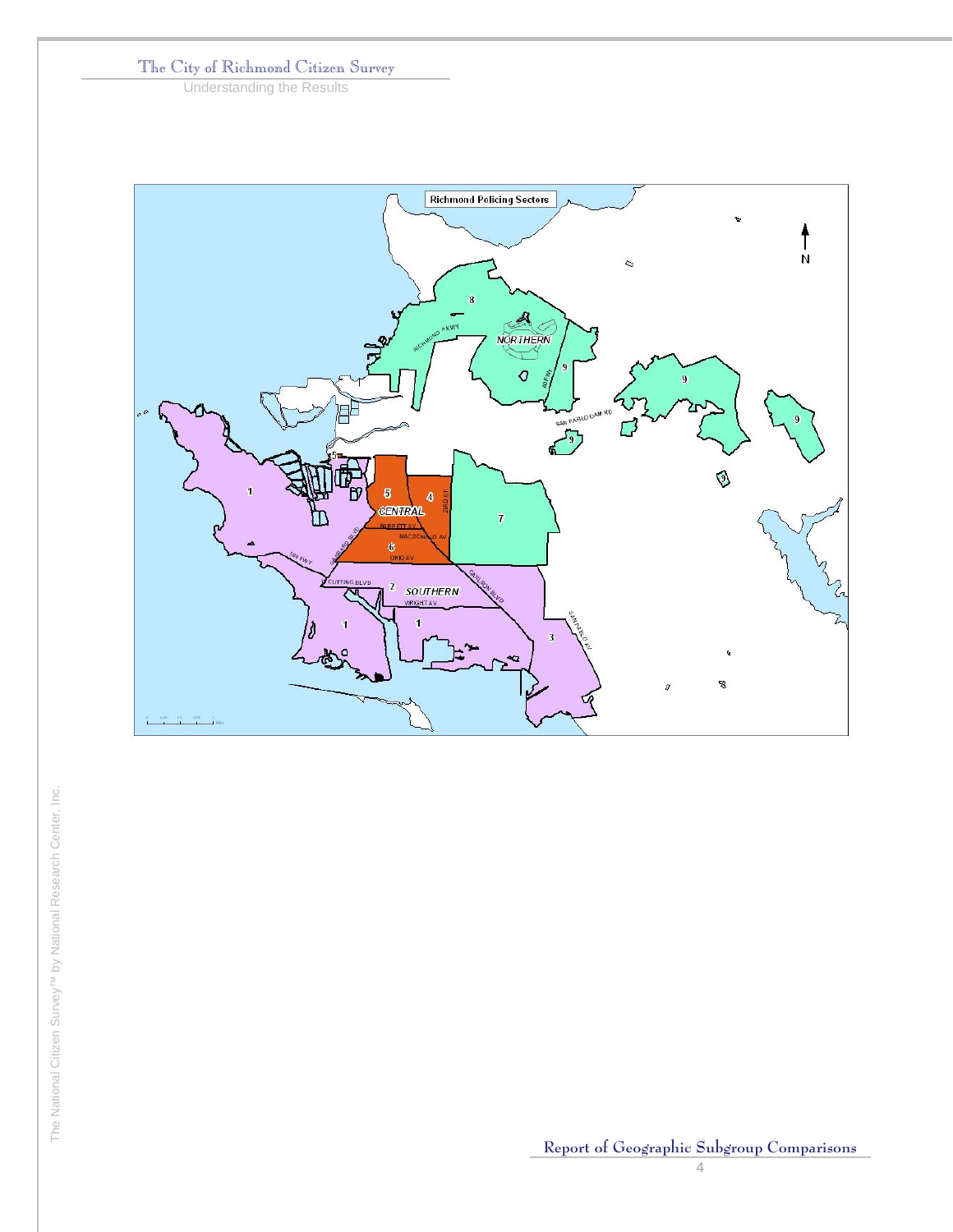## **COMPARISONS**

| <b>Quality of Life Ratings</b>                              |                 |                        |                 |
|-------------------------------------------------------------|-----------------|------------------------|-----------------|
|                                                             |                 | <b>Section of City</b> |                 |
|                                                             | <b>Southern</b> | <b>Central</b>         | <b>Northern</b> |
| How do you rate Richmond as a place to live?                | 30              | 32                     | 31              |
| How do you rate your neighborhood as a place to live?       | 52              | 36                     | 51              |
| How do you rate Richmond as a place to raise children?      | 12              | <b>20</b>              | 16              |
| How do you rate Richmond as a place to work?                | 28              | 35                     | 30              |
| How do you rate Richmond as a place to retire?              | 19              | 26                     | 18              |
| How do you rate the overall quality of life in Richmond?    | 26              | 27                     | 29              |
| Average rating on a 100-point scale (100=Excellent, 0=Poor) |                 |                        |                 |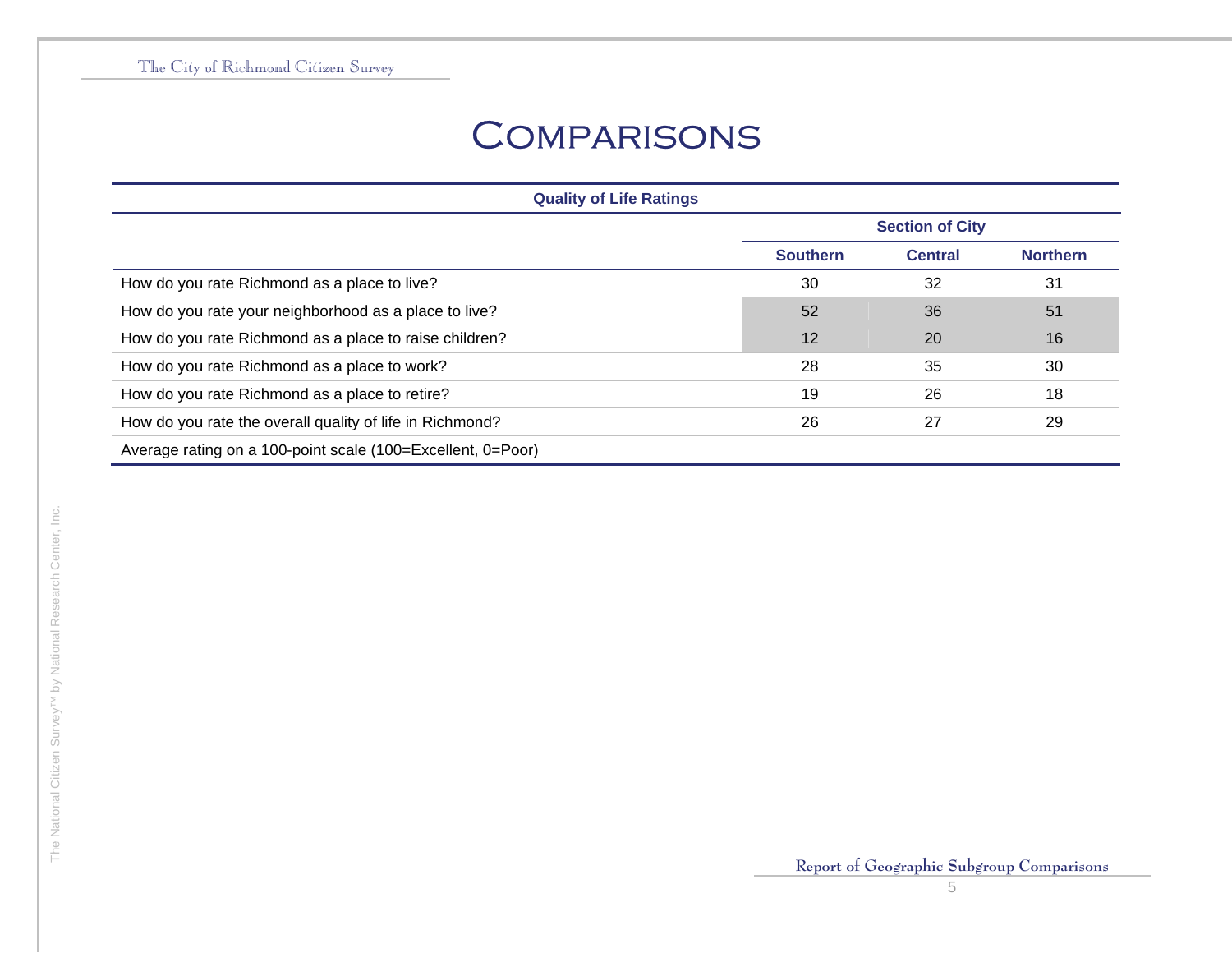**Comparisons** 

| <b>Characteristics of the Community</b>                                                  |                        |                |                 |
|------------------------------------------------------------------------------------------|------------------------|----------------|-----------------|
|                                                                                          | <b>Section of City</b> |                |                 |
| Please rate each of the following characteristics as they relate to Richmond as a whole: | <b>Southern</b>        | <b>Central</b> | <b>Northern</b> |
| Sense of community                                                                       | 26                     | 32             | 25              |
| Openness and acceptance                                                                  | 39                     | 41             | 45              |
| Overall appearance of Richmond                                                           | 16                     | 25             | 18              |
| Opportunities to attend cultural activities                                              | 27                     | 35             | 32              |
| Shopping opportunities                                                                   | 24                     | 35             | 28              |
| Air quality                                                                              | 23                     | 33             | 29              |
| Recreational opportunities                                                               | 27                     | 31             | 25              |
| Job opportunities                                                                        | 17                     | 25             | 21              |
| Access to affordable quality housing                                                     | 27                     | 33             | 27              |
| Access to affordable quality child care                                                  | 25                     | 38             | 31              |
| Access to affordable quality health care                                                 | 28                     | 43             | 32              |
| Access to affordable quality food                                                        | 36                     | 45             | 39              |
| Ease of car travel in Richmond                                                           | 47                     | 41             | 43              |
| Ease of bus travel in Richmond                                                           | 43                     | 53             | 42              |
| Ease of rail/subway travel in Richmond                                                   | 51                     | 54             | 44              |
| Ease of bicycle travel in Richmond                                                       | 38                     | 37             | 31              |
| Ease of walking in Richmond                                                              | 27                     | 25             | 27              |
| <b>Educational opportunities</b>                                                         | 20                     | 34             | 23              |
| Overall image/reputation of Richmond                                                     | 8                      | 11             | $\overline{7}$  |
| Overall quality of new development in Richmond                                           | 36                     | 36             | 30              |
| Average rating on a 100-point scale (100=Excellent, 0=Poor)                              |                        |                |                 |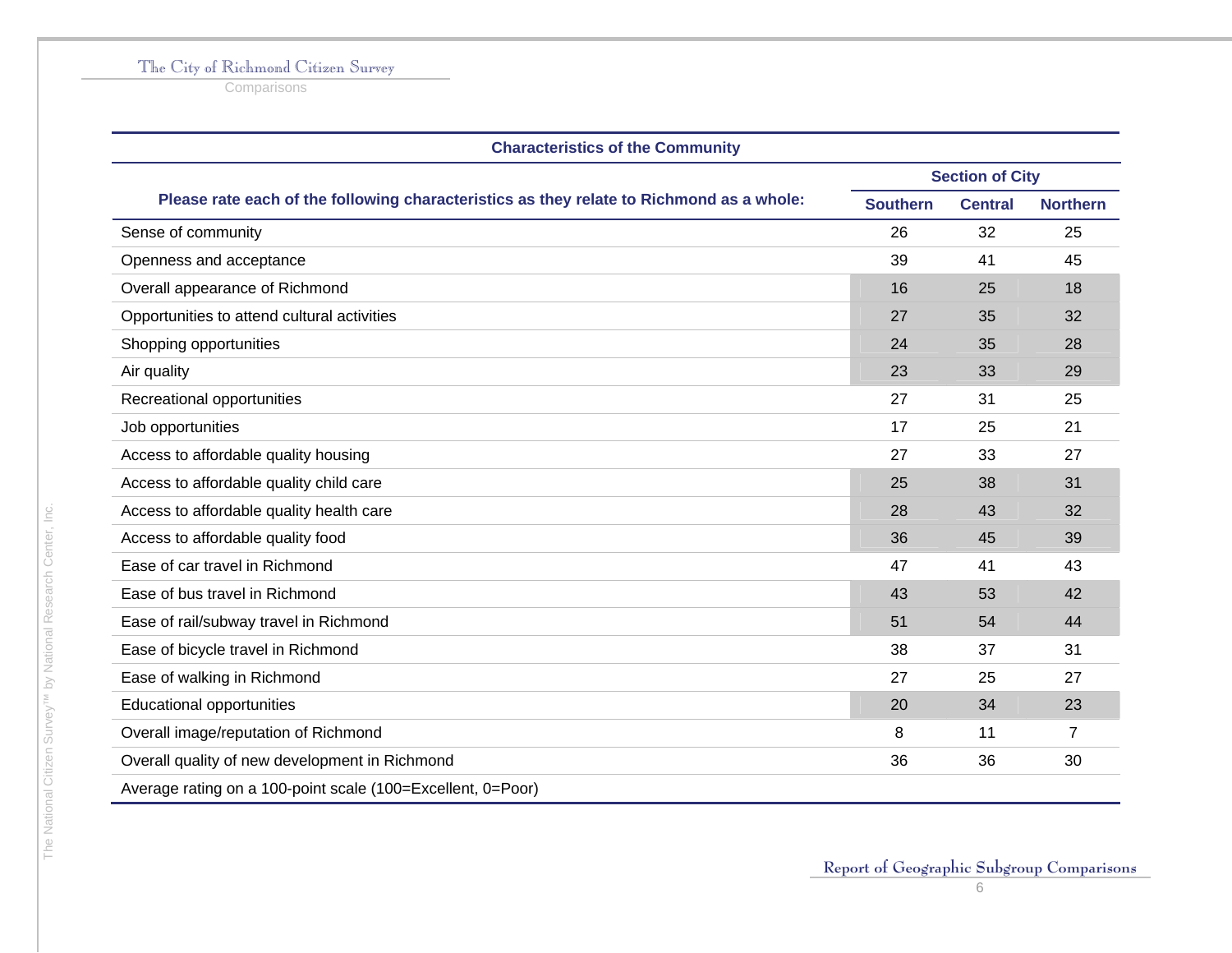**Comparisons** 

| <b>Ratings of Growth</b>                                                                       |                 |                        |                 |
|------------------------------------------------------------------------------------------------|-----------------|------------------------|-----------------|
|                                                                                                |                 | <b>Section of City</b> |                 |
| Please rate the speed of growth in the following categories in Richmond over the past 2 years: | <b>Southern</b> | <b>Central</b>         | <b>Northern</b> |
| Population growth                                                                              | 36%             | 38%                    | 43%             |
| Retail growth (stores, restaurants etc.)                                                       | 25%             | 28%                    | 36%             |
| Jobs growth                                                                                    | 9%              | 15%                    | 18%             |
| Proportion of respondents rating as "About right"                                              |                 |                        |                 |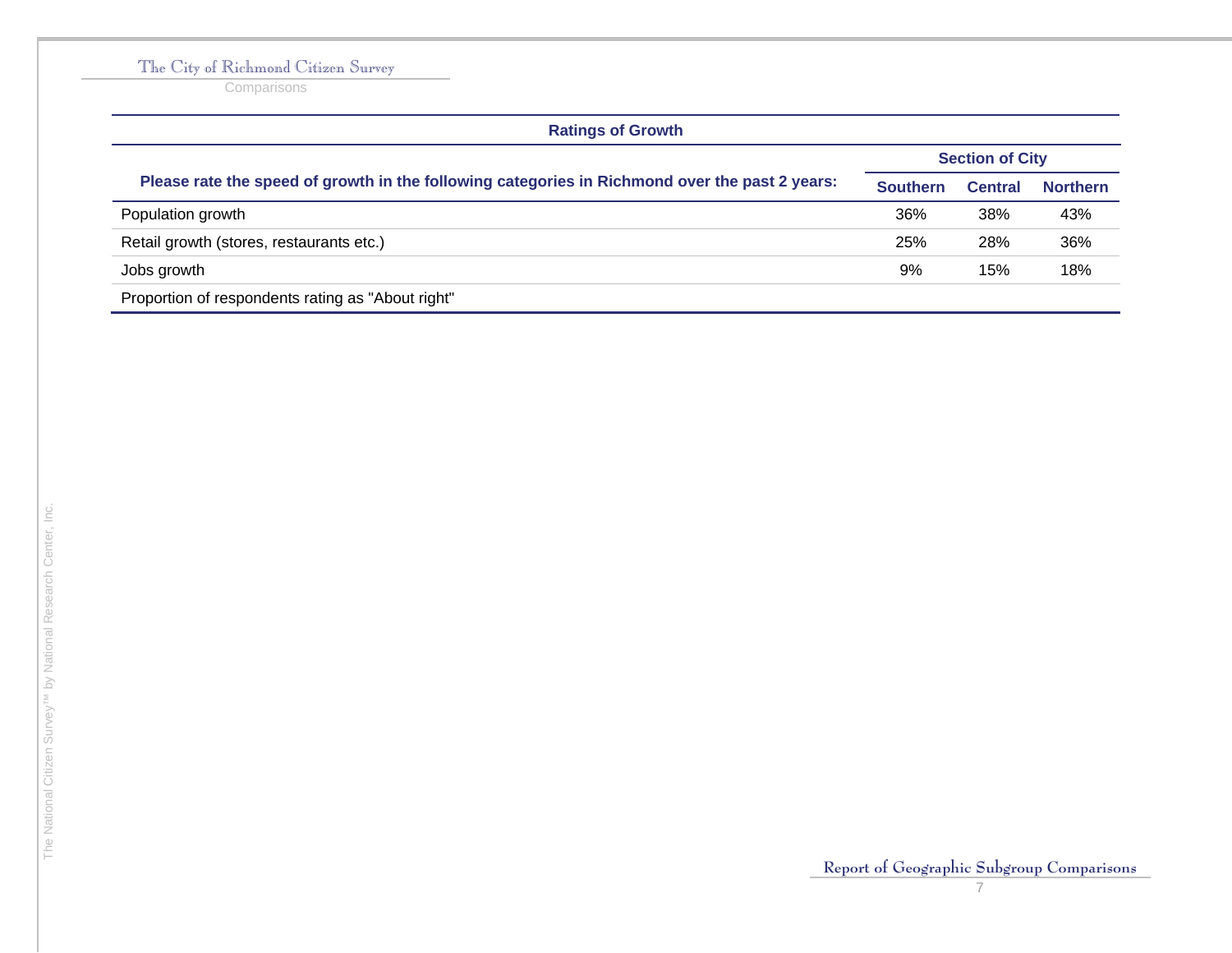**Comparisons** 

| <b>Ratings of Potential Problems in Richmond</b>                                                 |                        |                |                 |  |
|--------------------------------------------------------------------------------------------------|------------------------|----------------|-----------------|--|
|                                                                                                  | <b>Section of City</b> |                |                 |  |
| To what degree, if at all, are the following in Richmond:                                        | <b>Southern</b>        | <b>Central</b> | <b>Northern</b> |  |
| Crime                                                                                            | 2                      | $\Omega$       | 5               |  |
| Drugs                                                                                            | 5                      | $\overline{2}$ | 5               |  |
| Too much growth                                                                                  | 54                     | 44             | 49              |  |
| Lack of growth                                                                                   | 43                     | 44             | 42              |  |
| Graffiti                                                                                         | 32                     | 25             | 20              |  |
| Noise                                                                                            | 37                     | 31             | 35              |  |
| Run down buildings, weed lots, or junk vehicles                                                  | 18                     | 21             | 19              |  |
| <b>Taxes</b>                                                                                     | 39                     | 37             | 36              |  |
| Traffic congestion                                                                               | 54                     | 51             | 42              |  |
| Unsupervised youth                                                                               | 15                     | 15             | 12              |  |
| Homelessness                                                                                     | 24                     | 23             | 23              |  |
| Weeds                                                                                            | 35                     | 29             | 35              |  |
| Absence of communications from the City of Richmond translated into languages other than English | 56                     | 57             | 60              |  |
| Unwanted local businesses                                                                        | 62                     | 54             | 66              |  |
| Toxic waste or other environmental hazard(s)                                                     | 21                     | 31             | 28              |  |
| Lack of jobs for residents                                                                       | 15                     | 22             | 20              |  |
| Residents" inadequate job skills to obtain local jobs                                            | 21                     | 17             | 19              |  |
| Quality of school facilities                                                                     | 13                     | 19             | 18              |  |
| Quality of public school education                                                               | 11                     | 14             | 15              |  |
| Average rating on a 100-point scale (100=Not a problem, 0=Major problem)                         |                        |                |                 |  |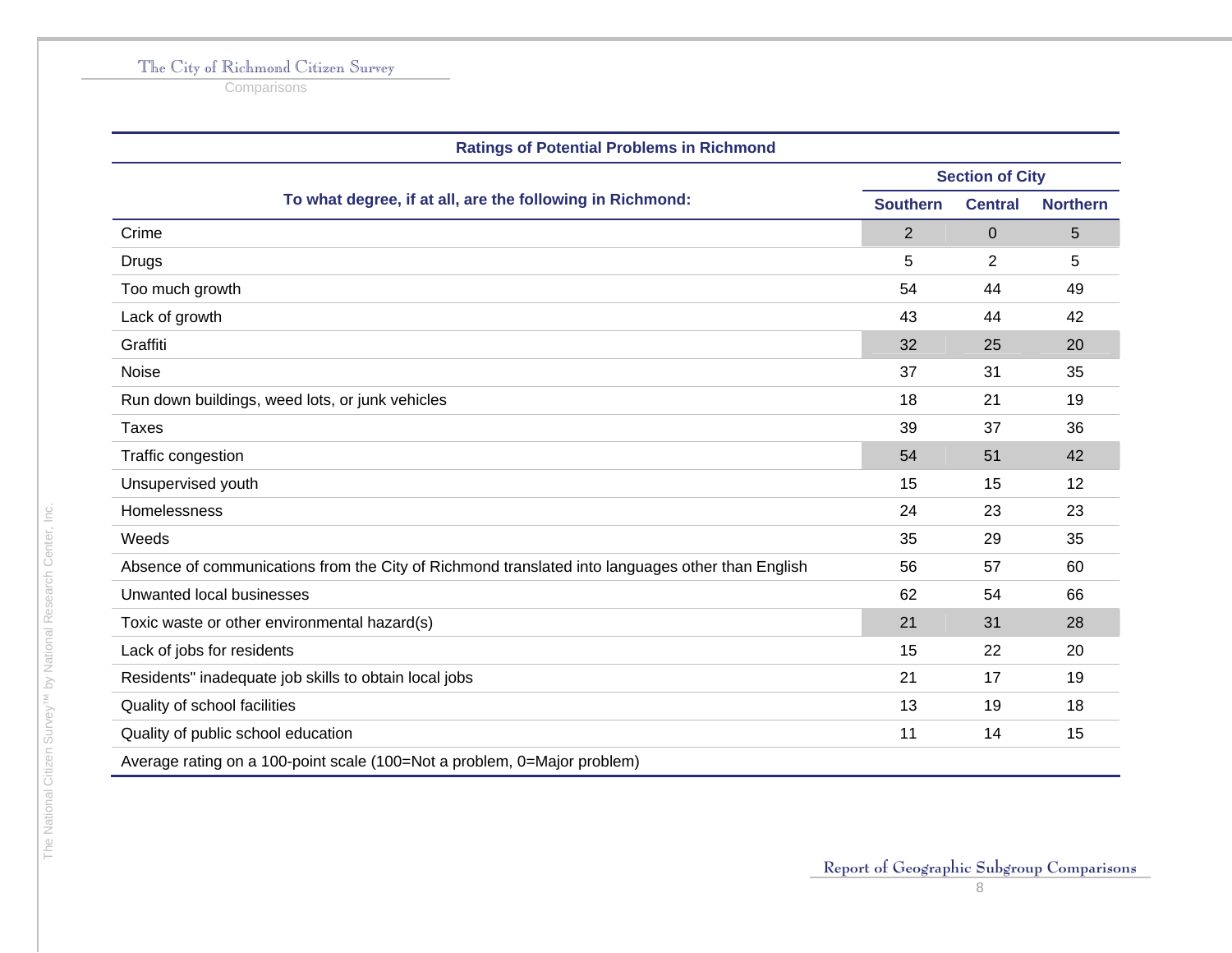**Comparisons** 

| <b>Ratings of Safety from Various Problems</b>                                 |                 |                        |                 |  |
|--------------------------------------------------------------------------------|-----------------|------------------------|-----------------|--|
|                                                                                |                 | <b>Section of City</b> |                 |  |
| Please rate how safe you feel from the following occurring to you in Richmond: | <b>Southern</b> | <b>Central</b>         | <b>Northern</b> |  |
| Violent crime                                                                  | 25              | 23                     | 26              |  |
| Property crimes                                                                | 21              | 22                     | 23              |  |
| Fire                                                                           | 56              | 57                     | 60              |  |
| Average rating on a 100-point scale (100=Very safe, 0=Very unsafe)             |                 |                        |                 |  |

| <b>Ratings of Feelings of Safety in Various Areas</b>              |                        |                |                 |  |
|--------------------------------------------------------------------|------------------------|----------------|-----------------|--|
|                                                                    | <b>Section of City</b> |                |                 |  |
| Please rate how safe you feel:                                     | <b>Southern</b>        | <b>Central</b> | <b>Northern</b> |  |
| In your neighborhood during the day                                | 69                     | 57             | 70              |  |
| In your neighborhood after dark                                    | 46                     | 21             | 49              |  |
| In Richmond's downtown area during the day                         | 41                     | 45             | 35              |  |
| In Richmond's downtown area after dark                             | 11                     | 18             | 8               |  |
| In Richmond's parks during the day                                 | 47                     | 51             | 43              |  |
| In Richmond's parks after dark                                     | 10                     | 12             | 9               |  |
| Average rating on a 100-point scale (100=Very safe, 0=Very unsafe) |                        |                |                 |  |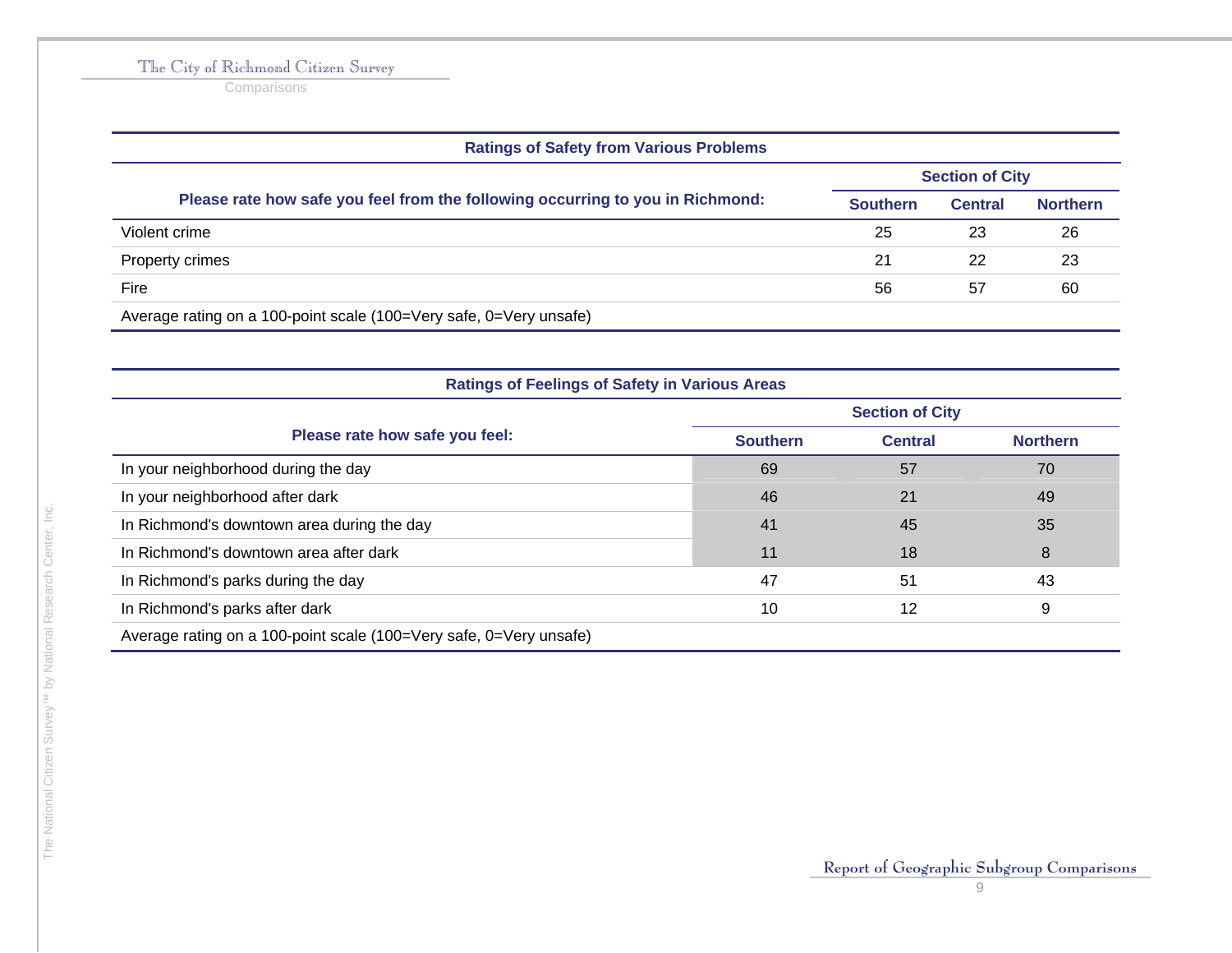**Comparisons** 

| <b>Crime Victimization and Reporting</b>                                                     |                 |                        |                 |
|----------------------------------------------------------------------------------------------|-----------------|------------------------|-----------------|
|                                                                                              |                 | <b>Section of City</b> |                 |
|                                                                                              | <b>Southern</b> | <b>Central</b>         | <b>Northern</b> |
| During the past twelve months, were you or anyone in your household the victim of any crime? | 29%             | 35%                    | 27%             |
| If yes, was this crime (these crimes) reported to the police?                                | 78%             | 60%                    | 78%             |
| Percent of respondents whose households were victims of crime, and who reported the crime    |                 |                        |                 |

j.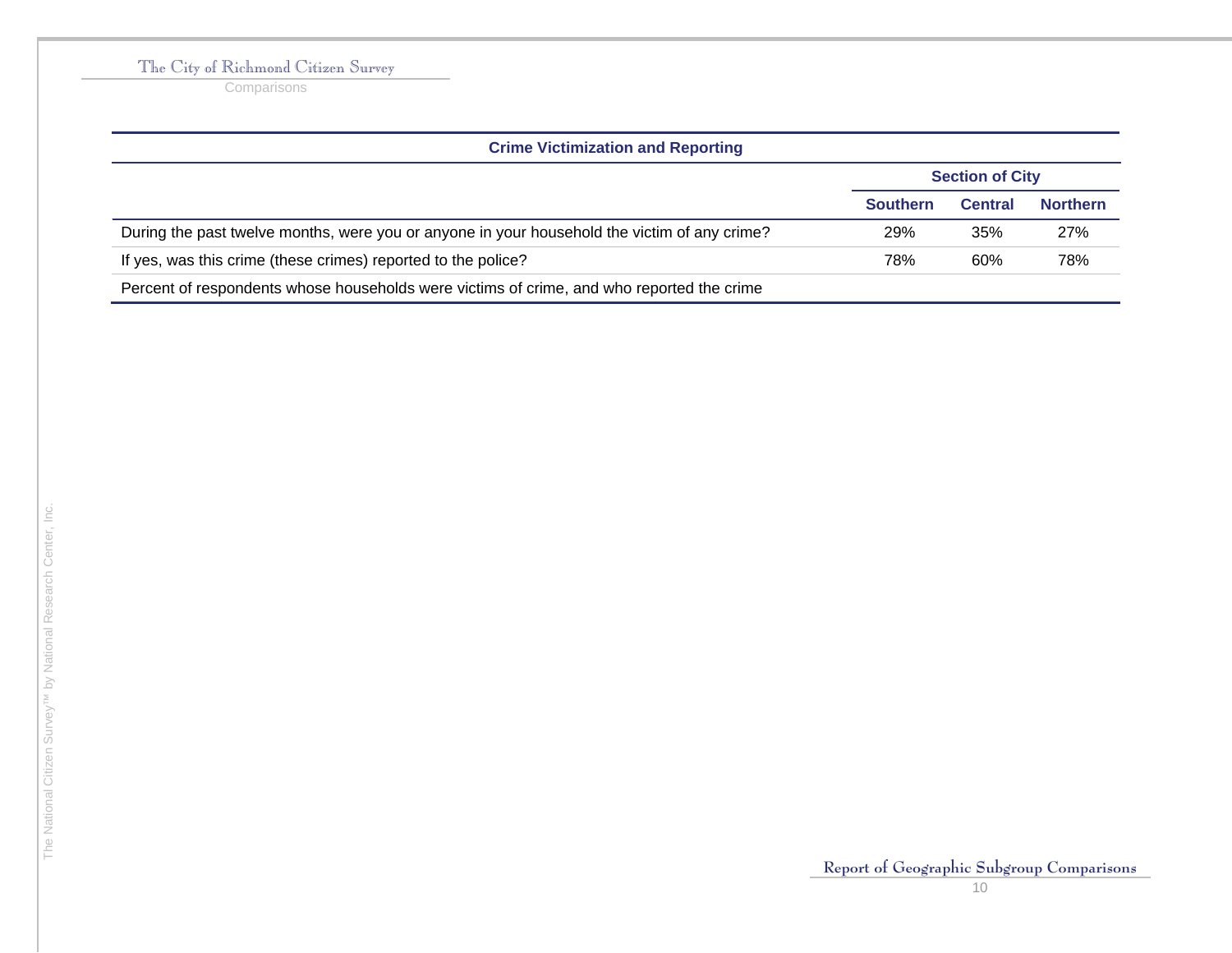**Comparisons** 

| <b>Use of Community Amenities</b>                                                              |     |                        |                 |  |
|------------------------------------------------------------------------------------------------|-----|------------------------|-----------------|--|
| In the last 12 months, about how many times, if ever, have you or other household members      |     | <b>Section of City</b> |                 |  |
| participated in the following activities?                                                      |     | <b>Central</b>         | <b>Northern</b> |  |
| Used Richmond public libraries or their services                                               | 52% | 67%                    | 55%             |  |
| Used Richmond recreation centers                                                               | 38% | 54%                    | 33%             |  |
| Participated in a recreation program or activity                                               | 27% | 36%                    | 31%             |  |
| Visited a Richmond park                                                                        | 81% | 77%                    | 70%             |  |
| Ridden a local bus within Richmond                                                             | 43% | 53%                    | 41%             |  |
| Attended a meeting of local elected officials or other local public meeting                    | 41% | 37%                    | 34%             |  |
| Watched a meeting of local elected officials or other local public meeting on cable television | 65% | 62%                    | 57%             |  |
| Recycled used paper, cans or bottles from your home                                            | 95% | 83%                    | 94%             |  |
| Volunteered your time to some group/activity in Richmond                                       | 42% | 36%                    | 31%             |  |
| Used the Internet to conduct business with Richmond                                            | 40% | 21%                    | 35%             |  |
| Accessed City's website                                                                        | 48% | 37%                    | 43%             |  |
| Used COR (citizen request tracking system)                                                     | 7%  | 12%                    | 6%              |  |
| Contacted the City for information                                                             | 56% | 51%                    | 48%             |  |
| Proportion of respondents engaging in activity at least once in last 12 months                 |     |                        |                 |  |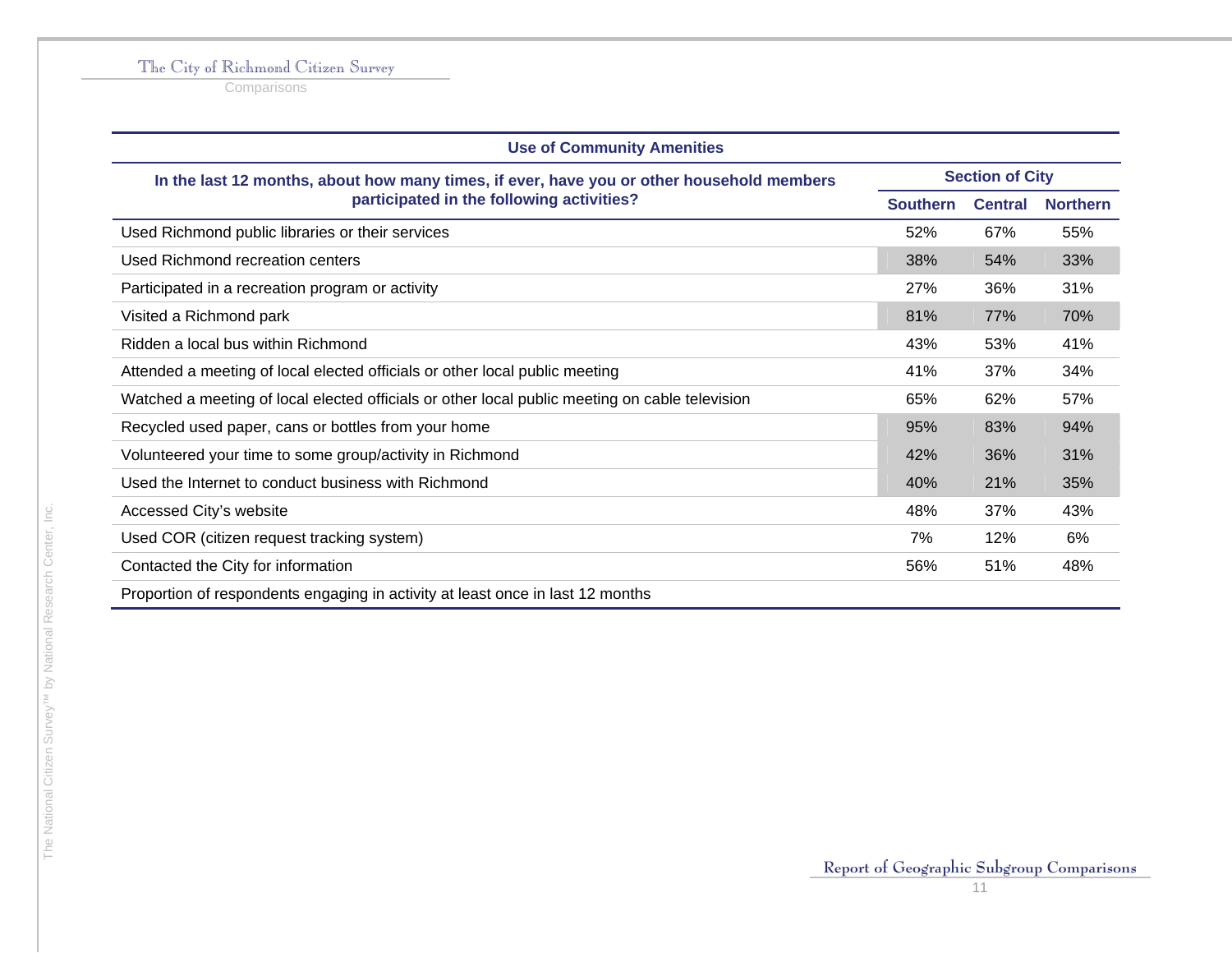**Comparisons** 

| <b>Quality of Service Ratings</b>                              |                        |                |                 |  |
|----------------------------------------------------------------|------------------------|----------------|-----------------|--|
|                                                                | <b>Section of City</b> |                |                 |  |
| How do you rate the quality of each of the following services? | <b>Southern</b>        | <b>Central</b> | <b>Northern</b> |  |
| Police services                                                | 40                     | 38             | 41              |  |
| Fire services                                                  | 62                     | 59             | 64              |  |
| Ambulance/emergency medical services                           | 57                     | 64             | 62              |  |
| Crime prevention                                               | 17                     | 25             | 17              |  |
| Fire prevention and education                                  | 43                     | 51             | 44              |  |
| Traffic enforcement                                            | 37                     | 41             | 34              |  |
| Garbage collection                                             | 65                     | 67             | 60              |  |
| Recycling                                                      | 64                     | 66             | 62              |  |
| Yard waste pick-up                                             | 54                     | 61             | 58              |  |
| Street repair                                                  | 10                     | 11             | 13              |  |
| Street cleaning                                                | 25                     | 22             | 31              |  |
| <b>Street lighting</b>                                         | 27                     | 29             | 30              |  |
| Sidewalk maintenance                                           | 25                     | 28             | 21              |  |
| Traffic signal timing                                          | 38                     | 44             | 41              |  |
| Amount of public parking                                       | 44                     | 49             | 45              |  |
| <b>Bus/transit services</b>                                    | 46                     | 52             | 47              |  |
| Storm drainage                                                 | 35                     | 42             | 40              |  |
| Drinking water                                                 | 51                     | 49             | 51              |  |
| Sewer services                                                 | 42                     | 46             | 47              |  |
| City parks                                                     | 38                     | 38             | 33              |  |
| Recreation programs or classes                                 | 31                     | 33             | 35              |  |
| Range/variety of recreation programs and classes               | 31                     | 30             | 30              |  |

The National Citizen Survey™ by National Research Center, Inc.

The National Citizen Survey<sup>TM</sup> by National Research Center, Inc.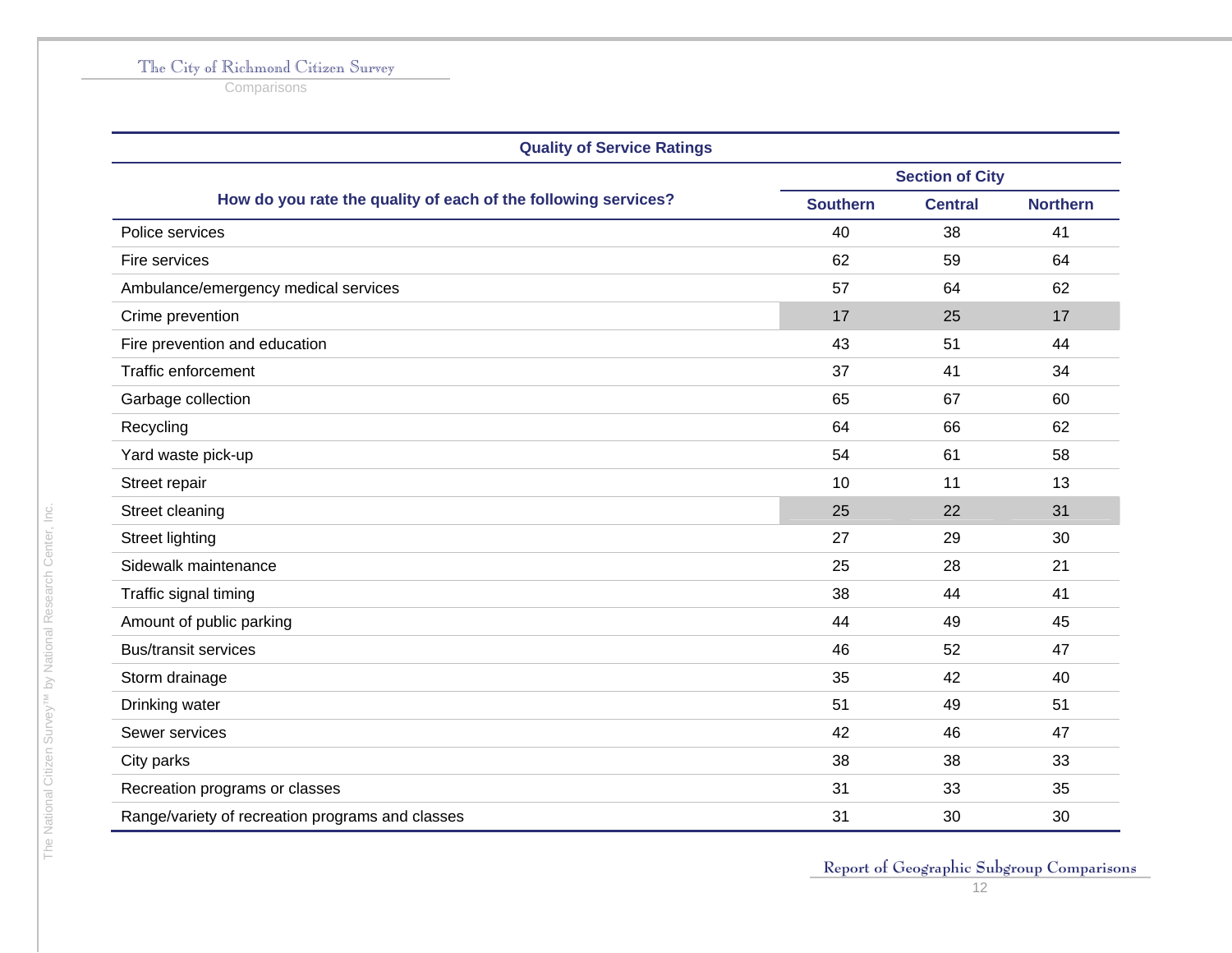**Comparisons** 

| <b>Quality of Service Ratings</b>                              |                        |                |                 |
|----------------------------------------------------------------|------------------------|----------------|-----------------|
|                                                                | <b>Section of City</b> |                |                 |
| How do you rate the quality of each of the following services? | <b>Southern</b>        | <b>Central</b> | <b>Northern</b> |
| Recreation centers/facilities                                  | 30                     | 37             | 30              |
| Accessibility of parks                                         | 42                     | 44             | 39              |
| Accessibility of recreation centers/facilities                 | 36                     | 42             | 35              |
| Appearance/maintenance of parks                                | 33                     | 35             | 31              |
| Appearance of recreation centers/facilities                    | 30                     | 36             | 30              |
| Land use, planning and zoning                                  | 22                     | 25             | 23              |
| Code enforcement (weeds, abandoned buildings, etc)             | 20                     | 20             | 19              |
| Animal control                                                 | 34                     | 30             | 39              |
| Economic development                                           | 20                     | 27             | 23              |
| <b>Health services</b>                                         | 34                     | 34             | 37              |
| Services to seniors                                            | 33                     | 42             | 33              |
| Services to youth                                              | 15                     | 31             | 22              |
| Services to low-income people                                  | 24                     | 39             | 24              |
| Public library services                                        | 37                     | 46             | 40              |
| Variety of library materials                                   | 41                     | 47             | 38              |
| Public information services                                    | 31                     | 39             | 30              |
| Public schools                                                 | 16                     | 30             | 18              |
| Cable television                                               | 43                     | 38             | 44              |
| City of Richmond sponsored events                              | 29                     | 33             | 31              |
| City's geographical information system (GIS)                   | 31                     | 30             | 37              |
| City maintained trees                                          | 34                     | 31             | 35              |
| Public landscaping/street medians                              | 29                     | 32             | 28              |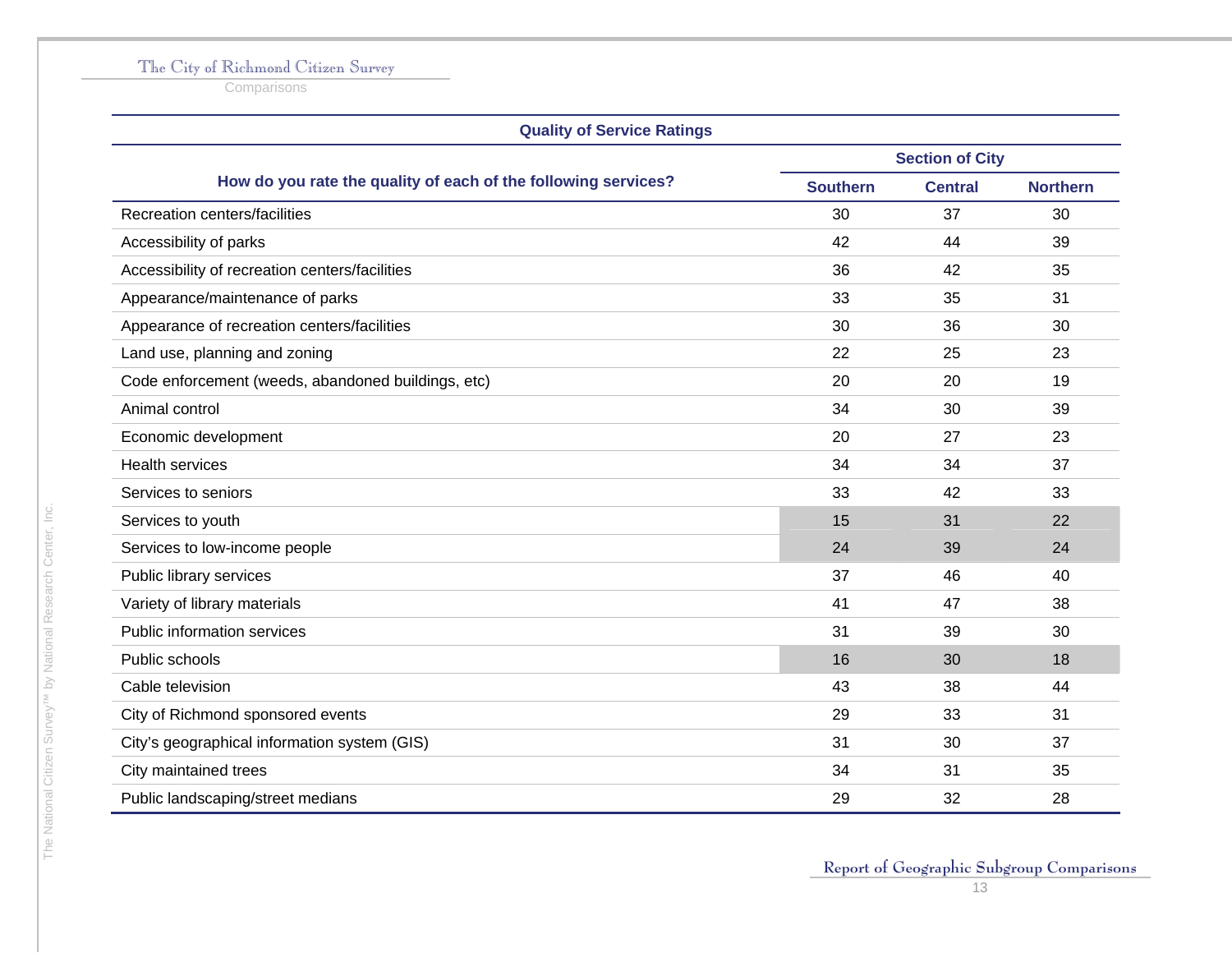**Comparisons** 

| <b>Quality of Service Ratings</b>                              |                 |                        |                 |  |  |
|----------------------------------------------------------------|-----------------|------------------------|-----------------|--|--|
|                                                                |                 | <b>Section of City</b> |                 |  |  |
| How do you rate the quality of each of the following services? | <b>Southern</b> | <b>Central</b>         | <b>Northern</b> |  |  |
| City-sponsored job training programs                           | 20              | 30                     | 23              |  |  |
| Average rating on a 100-point scale (100=Excellent, 0=Poor)    |                 |                        |                 |  |  |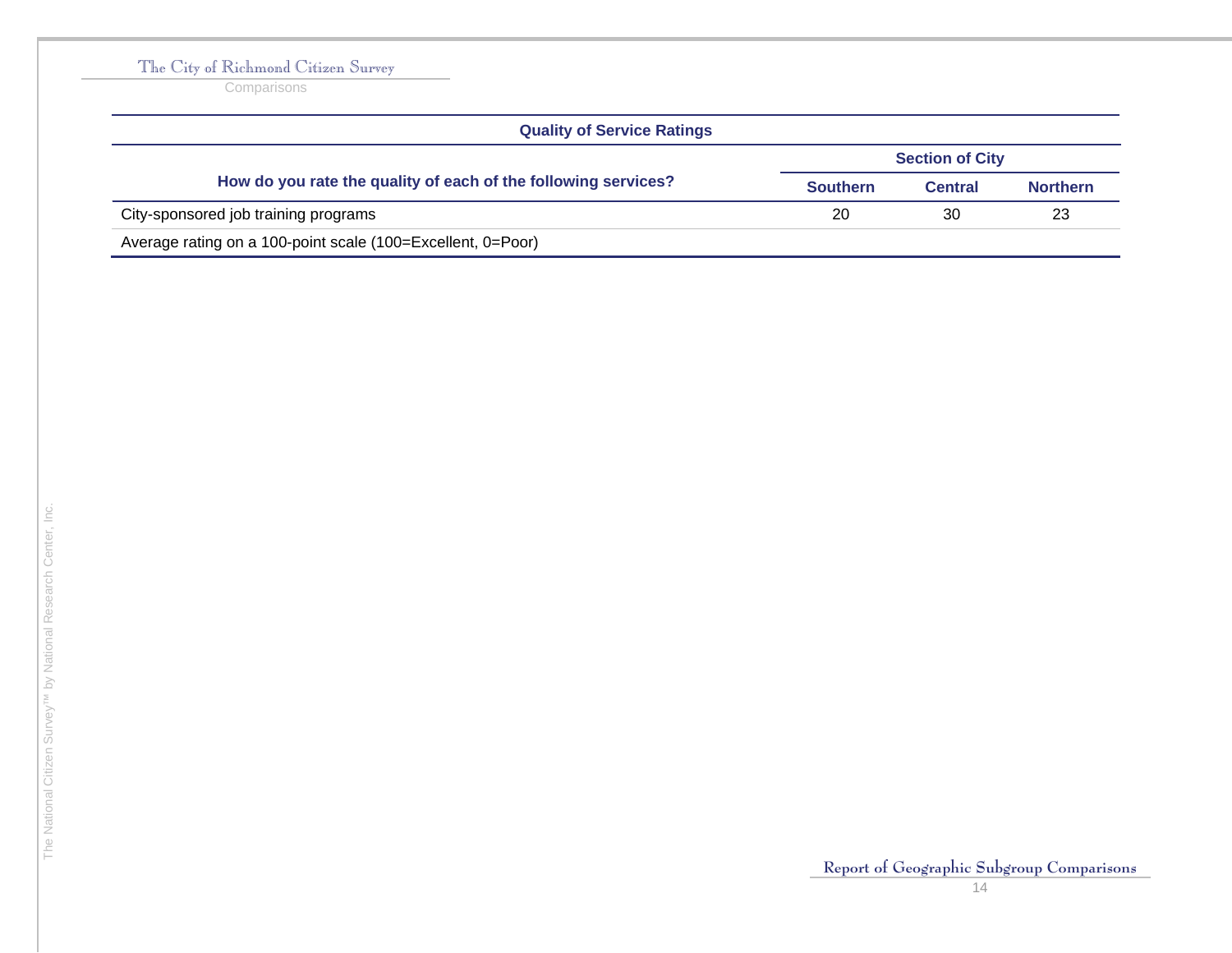**Comparisons** 

| <b>Ratings of Various Levels of Government</b>                  |                        |                |                 |
|-----------------------------------------------------------------|------------------------|----------------|-----------------|
|                                                                 | <b>Section of City</b> |                |                 |
| Overall, how would you rate the quality of services provided by | <b>Southern</b>        | <b>Central</b> | <b>Northern</b> |
| The City of Richmond                                            | 27                     | 36             | 26              |
| The Federal Government                                          | 25                     | 37             | 24              |
| The State Government                                            | 27                     | 33             | 26              |
| Average rating on a 100-point scale (100=Excellent, 0=Poor)     |                        |                |                 |

| <b>Proportion of Population Having Contact with City Employees</b>                                                 |                           |     |     |
|--------------------------------------------------------------------------------------------------------------------|---------------------------|-----|-----|
|                                                                                                                    | <b>Section of City</b>    |     |     |
|                                                                                                                    | Southern Central Northern |     |     |
| Have you had any in-person or phone contact with an employee of the City of Richmond within the last 12<br>months? | 51%                       | 51% | 43% |
| Percent of respondents who reported contact with a City employee in the last 12 months                             |                           |     |     |

#### **Ratings of Contact with City Employees**

|                                                                                            | <b>Section of City</b> |                |                 |
|--------------------------------------------------------------------------------------------|------------------------|----------------|-----------------|
| What was your impression of employees of the City of Richmond in your most recent contact? | <b>Southern</b>        | <b>Central</b> | <b>Northern</b> |
| Knowledge                                                                                  | 58                     | 50             | 52              |
| Responsiveness                                                                             | 54                     | 45             | 45              |
| Courtesy                                                                                   | 62                     | 50             | 56              |
| Overall Impression                                                                         | 57                     | 45             | 50              |
| Average rating on a 100-point scale (100=Excellent, 0=Poor)                                |                        |                |                 |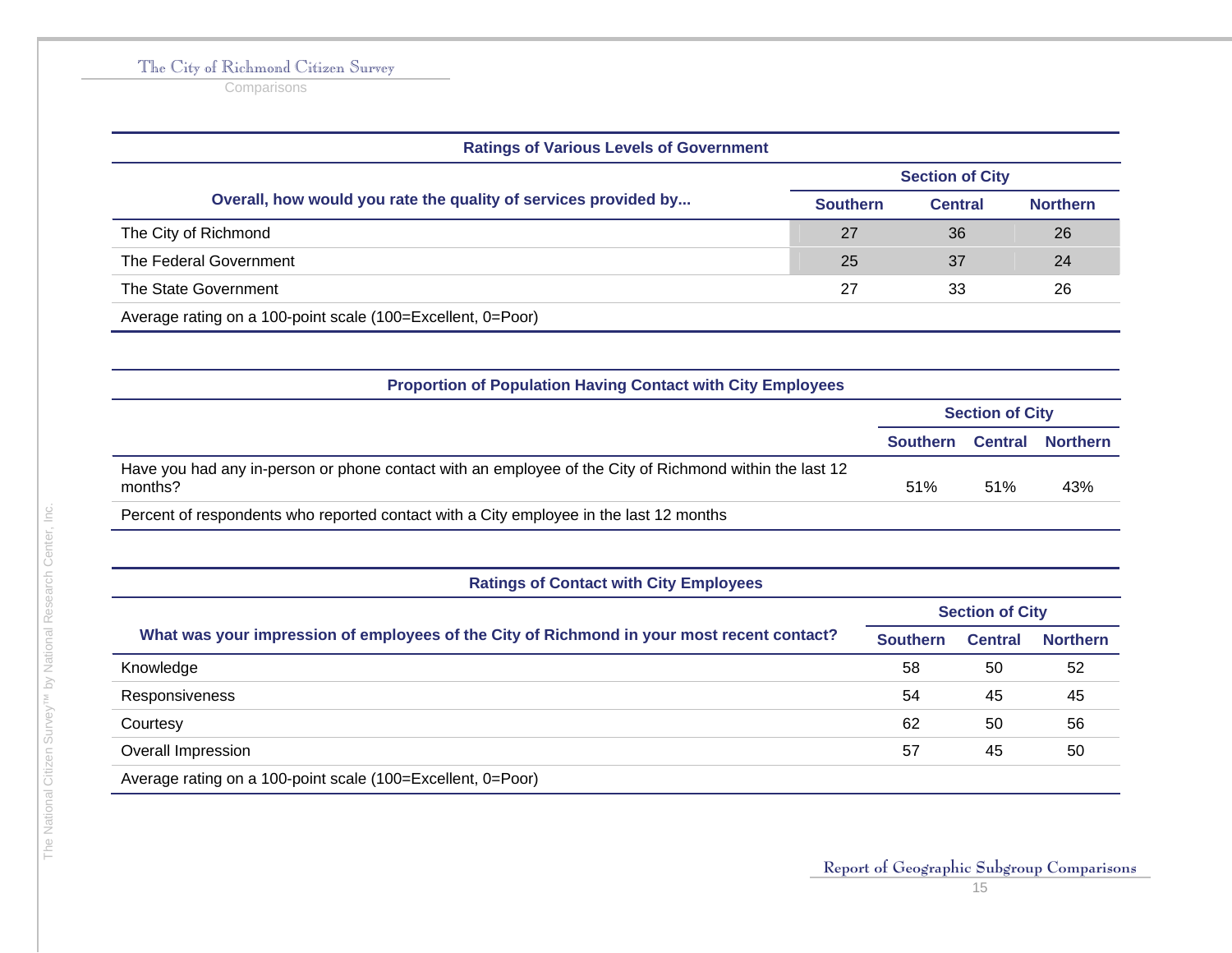**Comparisons** 

| <b>Ratings of Public Trust</b>                                                |                        |                |                 |
|-------------------------------------------------------------------------------|------------------------|----------------|-----------------|
|                                                                               | <b>Section of City</b> |                |                 |
| Please rate the following statements:                                         | <b>Southern</b>        | <b>Central</b> | <b>Northern</b> |
| receive good value for the City of Richmond taxes I pay                       | 35                     | 38             | 31              |
| am pleased with the overall direction that the City of Richmond is taking     | 42                     | 40             | 36              |
| The City of Richmond government welcomes citizen involvement                  | 54                     | 50             | 51              |
| The City of Richmond government listens to citizens                           | 44                     | 40             | 37              |
| Average rating on a 100-point scale (100=Strongly agree, 0=Strongly disagree) |                        |                |                 |

| <b>Perceptions of the Economy</b>                                                                                                       |                        |                |                 |
|-----------------------------------------------------------------------------------------------------------------------------------------|------------------------|----------------|-----------------|
| What impact, if any, do you think the economy will have on your family income in the next 6 months?<br>Do you think the impact will be: | <b>Section of City</b> |                |                 |
|                                                                                                                                         | <b>Southern</b>        | <b>Central</b> | <b>Northern</b> |
| Very positive                                                                                                                           | 3%                     | 1%             | 3%              |
| Somewhat positive                                                                                                                       | 17%                    | 4%             | 14%             |
| <b>Neutral</b>                                                                                                                          | 43%                    | 65%            | 50%             |
| Somewhat negative                                                                                                                       | 28%                    | 19%            | 30%             |
| Very negative                                                                                                                           | 9%                     | 11%            | 3%              |
| Total                                                                                                                                   | 100%                   | 100%           | 100%            |